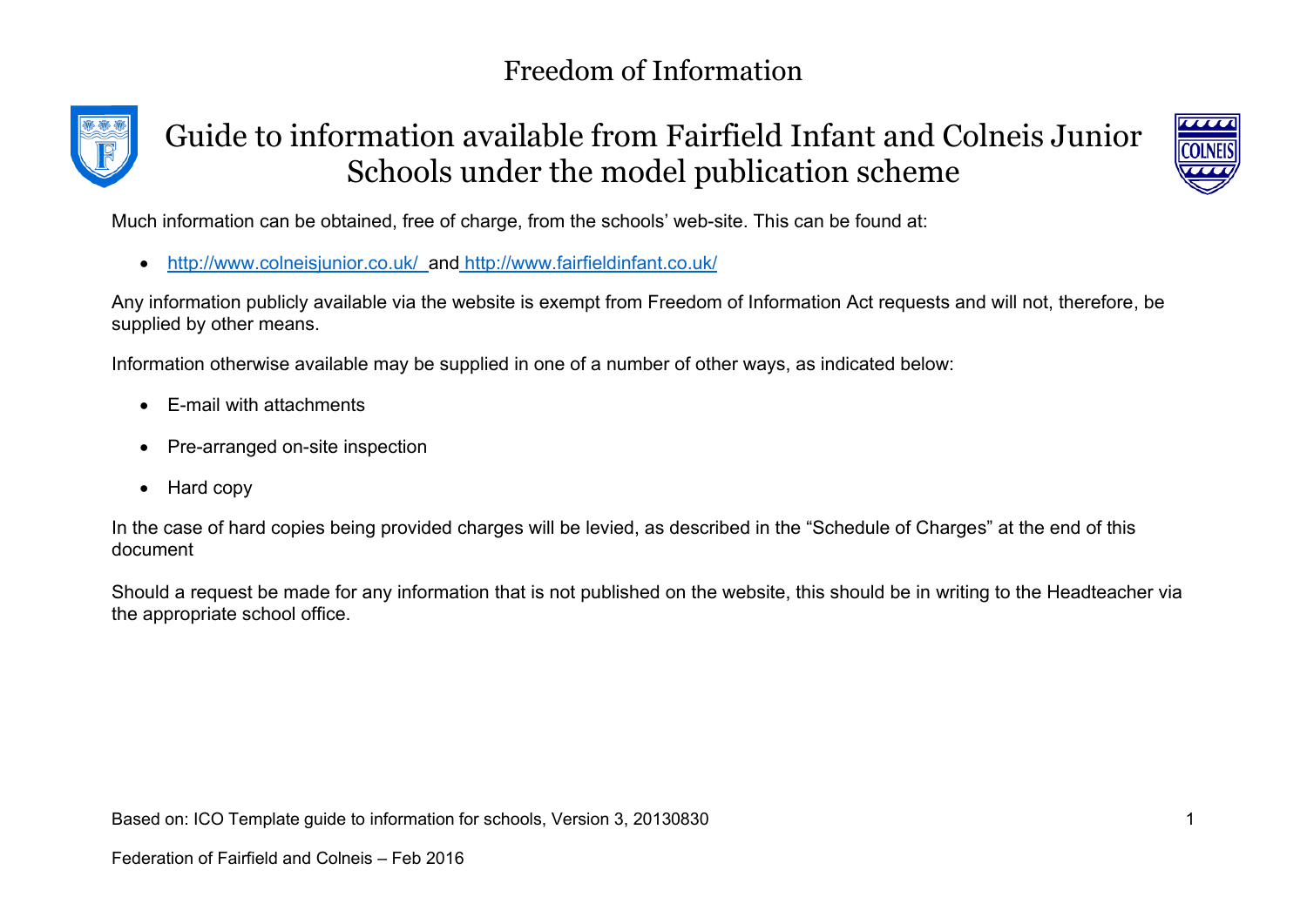

## Guide to information available from Fairfield Infant and Colneis Junior Schools under the model publication scheme



| Information to be published.                                                                            | How the information<br>can be obtained          | Cost                                                           |
|---------------------------------------------------------------------------------------------------------|-------------------------------------------------|----------------------------------------------------------------|
| Class 1 - Who we are and what we do<br>(Organisational information, structures, locations and contacts) |                                                 |                                                                |
| Who's who in the school                                                                                 | Website                                         | Free                                                           |
| Who's who on the governing body and the basis of their appointment                                      | Website                                         | Free                                                           |
| Instrument of Government / Articles of Association                                                      | Pre-arranged on-site<br>inspection<br>Hard copy | Free<br>See<br>schedule<br>of<br>charges<br>for hard<br>copies |
| Contact details for the Head teacher and for the governing body.                                        | Website<br>Via the relevant school<br>office    | Free                                                           |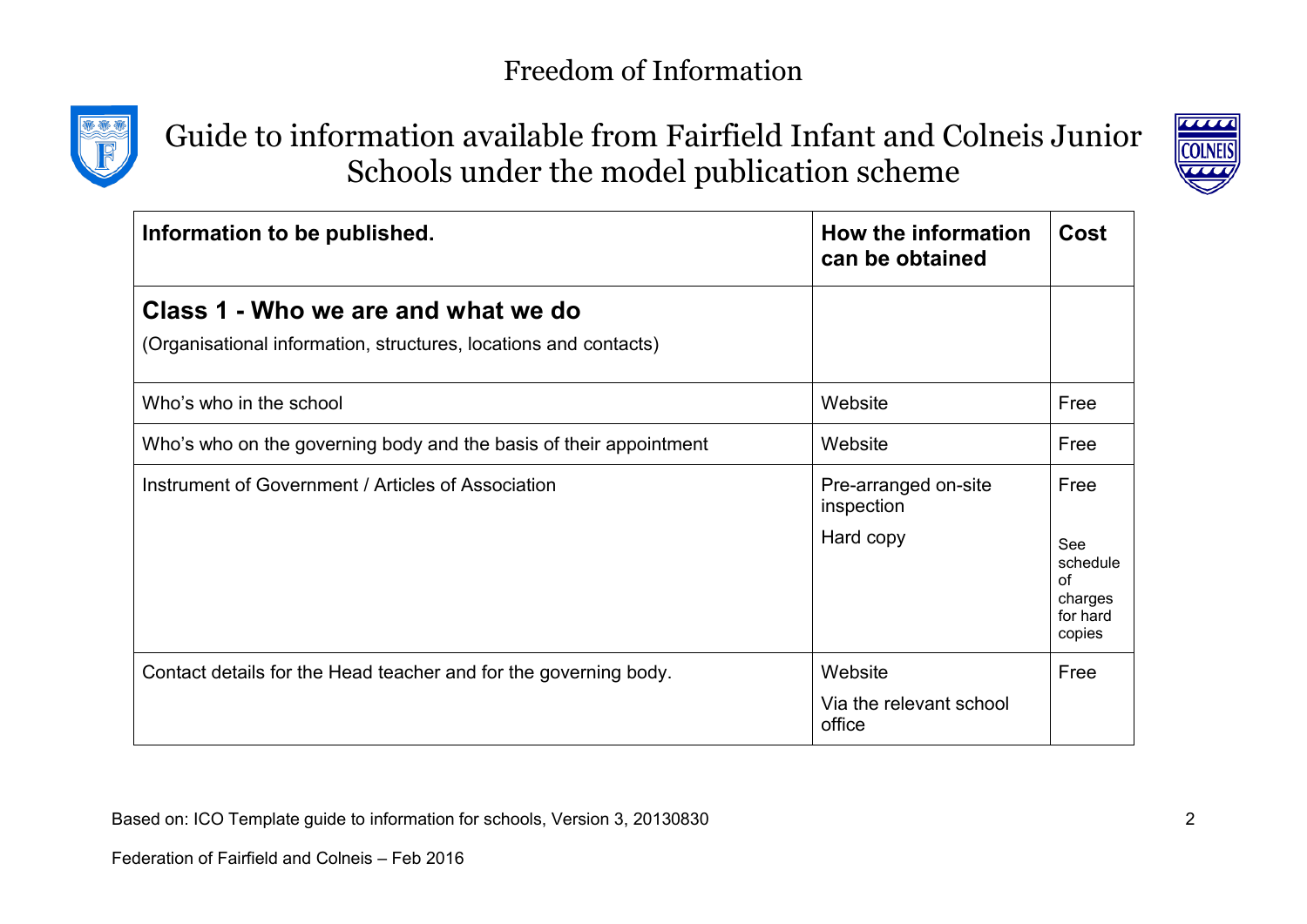



| School prospectus                                                                                                              | Website                            | Free |
|--------------------------------------------------------------------------------------------------------------------------------|------------------------------------|------|
| Annual Report (if applicable)                                                                                                  | N/A                                |      |
| Staffing structure                                                                                                             | Website                            | Free |
| School session times and term dates                                                                                            | Website                            | Free |
| Address of school and contact details, including email address.                                                                | Website                            | Free |
| Class 2 – What we spend and how we spend it                                                                                    |                                    |      |
| (Financial information relating to projected and actual income and expenditure,<br>procurement, contracts and financial audit) |                                    |      |
| Current and previous financial year as a minimum                                                                               |                                    |      |
| Annual budget plan and financial statements                                                                                    | Pre-arranged on-site<br>inspection | Free |
| Capital funding                                                                                                                | Pre-arranged on-site<br>inspection | Free |
| Financial audit reports                                                                                                        | Pre-arranged on-site<br>inspection | Free |
| Details of expenditure items over £2000 – published at least annually but at a                                                 | Pre-arranged on-site               | Free |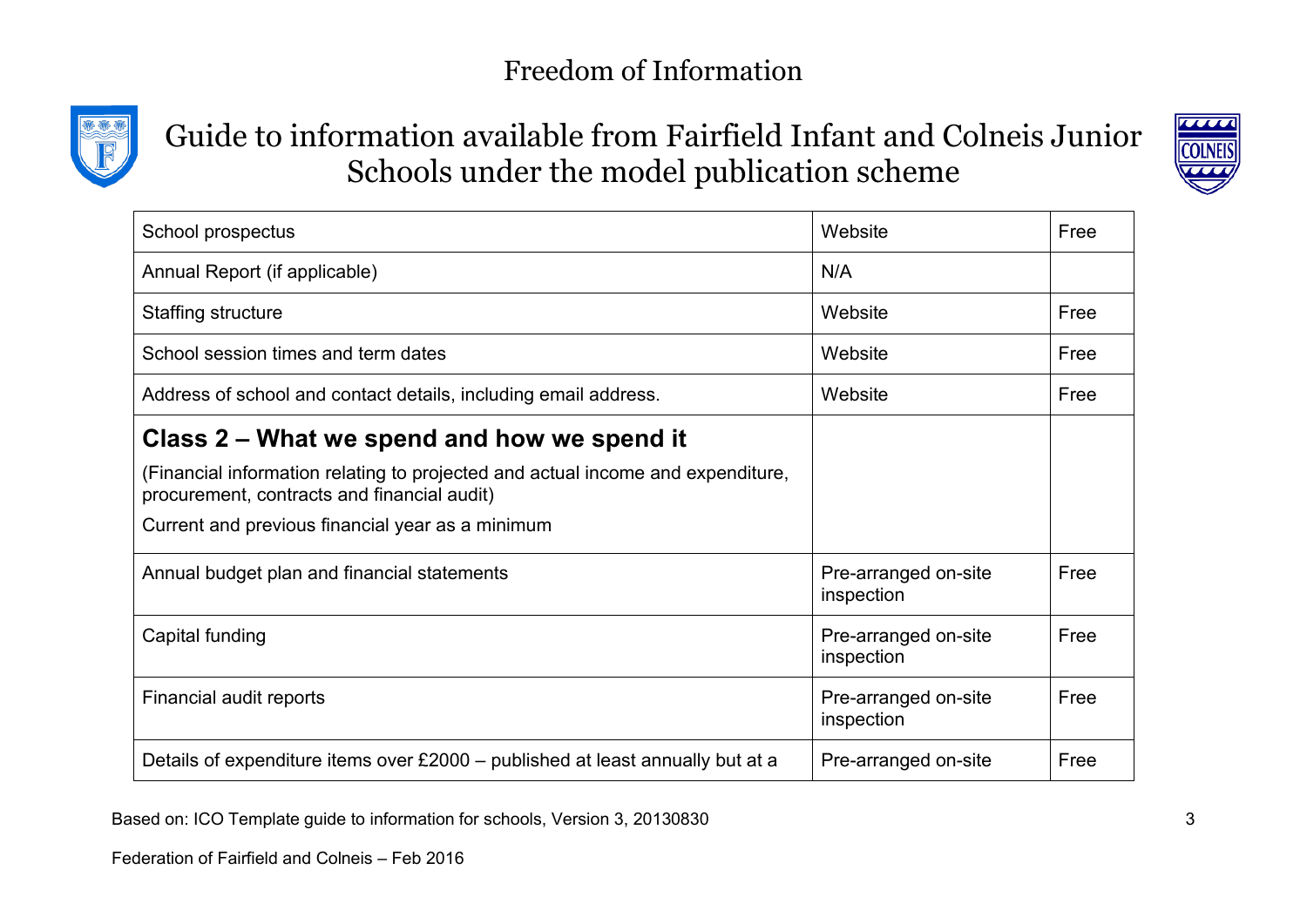



| more frequent quarterly or six-monthly interval where practical.                                                                                                                                                                                        | inspection                         |      |
|---------------------------------------------------------------------------------------------------------------------------------------------------------------------------------------------------------------------------------------------------------|------------------------------------|------|
| Procurement and contracts the school has entered into, or information relating<br>to / a link to information held by an organisation which has done so on its behalf                                                                                    | Pre-arranged on-site<br>inspection | Free |
| Pay policy                                                                                                                                                                                                                                              | Pre-arranged on-site<br>inspection | Free |
| Staff allowances and expenses that can be incurred or claimed, with totals paid<br>to individual senior staff members (Senior Leadership Team or equivalent,<br>whose basic actual salary is at least £60,000 per annum) by reference to<br>categories. | Pre-arranged on-site<br>inspection | Free |
| Staffing, pay and grading structure. As a minimum the pay information should<br>include salaries for senior staff (Senior Leadership Team or equivalent as<br>above) in bands of £10,000; for more junior posts, by salary range.                       | Pre-arranged on-site<br>inspection | Free |
| Governors' allowances that can be incurred or claimed, and a record of total<br>payments made to individual governors.                                                                                                                                  | Pre-arranged on-site<br>inspection | Free |
| Class 3 – What our priorities are and how we are doing                                                                                                                                                                                                  |                                    |      |
| (Strategies and plans, performance indicators, audits, inspections and reviews)                                                                                                                                                                         |                                    |      |
| Current information as a minimum                                                                                                                                                                                                                        |                                    |      |
| School profile (if any)                                                                                                                                                                                                                                 | Website                            |      |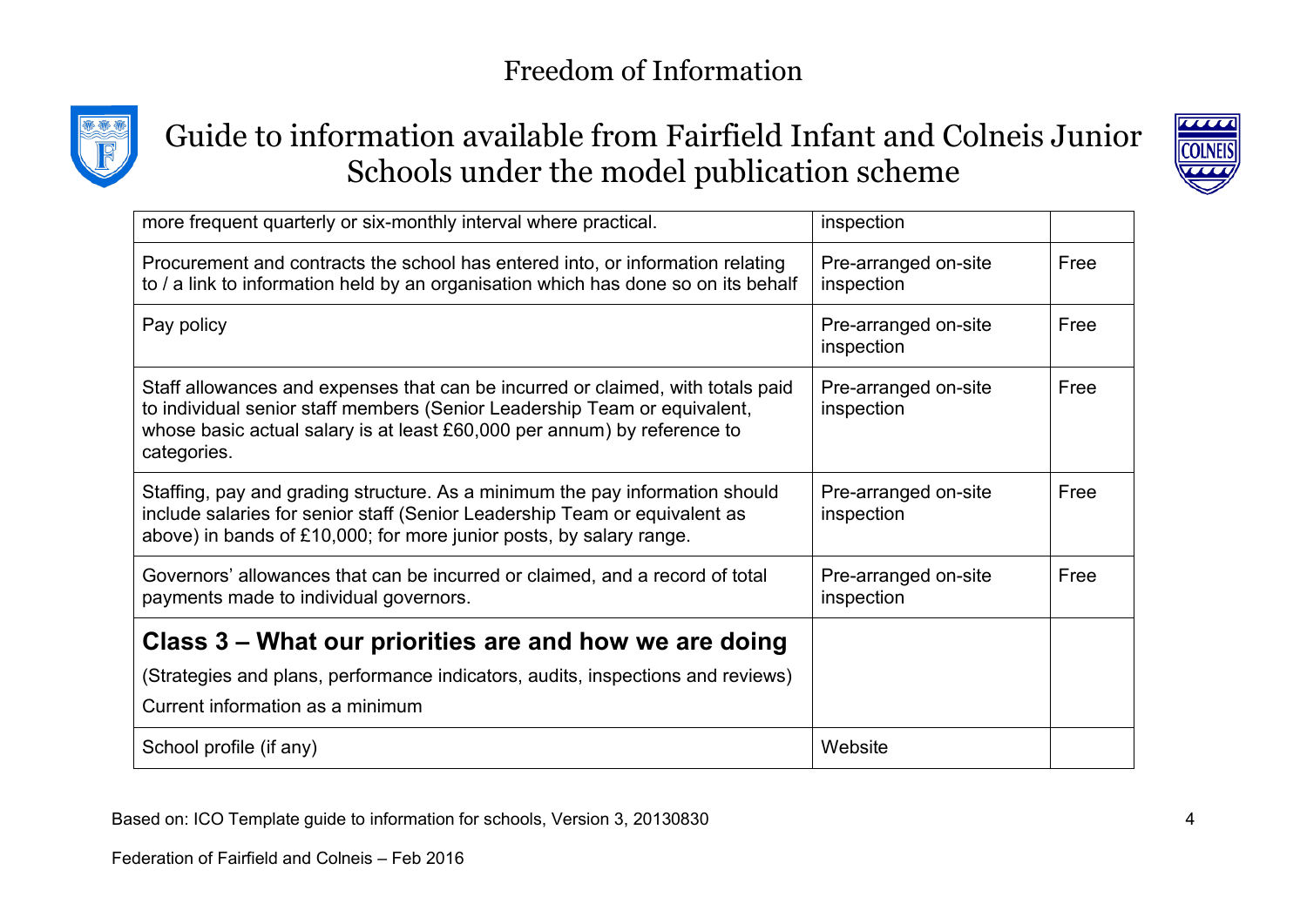

# Guide to information available from Fairfield Infant and Colneis Junior Schools under the model publication scheme



| And in all cases:                                                                                                                     | Pupil attainment data:                                       |      |
|---------------------------------------------------------------------------------------------------------------------------------------|--------------------------------------------------------------|------|
| Performance data supplied to the English or Welsh Government or to the                                                                | Website                                                      |      |
| Northern Ireland Executive, or a direct link to the data                                                                              | Ofsted reports: Linked to<br>from website                    |      |
| The latest Ofsted report<br>- Summary<br>- Full report                                                                                |                                                              |      |
| Post-inspection action plan                                                                                                           | Pre-arranged on-site<br>inspection                           | Free |
| Performance management policy and procedures adopted by the governing<br>body.                                                        | Pre-arranged on-site<br>inspection                           | Free |
| Performance data or a direct link to it                                                                                               | Pupil performance data on<br>school website                  | Free |
| The school's future plans; for example, proposals for and any consultation on<br>the future of the school, such as a change in status | Pre-arranged on-site<br>inspection                           | Free |
| Safeguarding and child protection                                                                                                     | Policy available on school<br>website                        |      |
|                                                                                                                                       | Any other information:<br>Pre-arranged on-site<br>inspection | Free |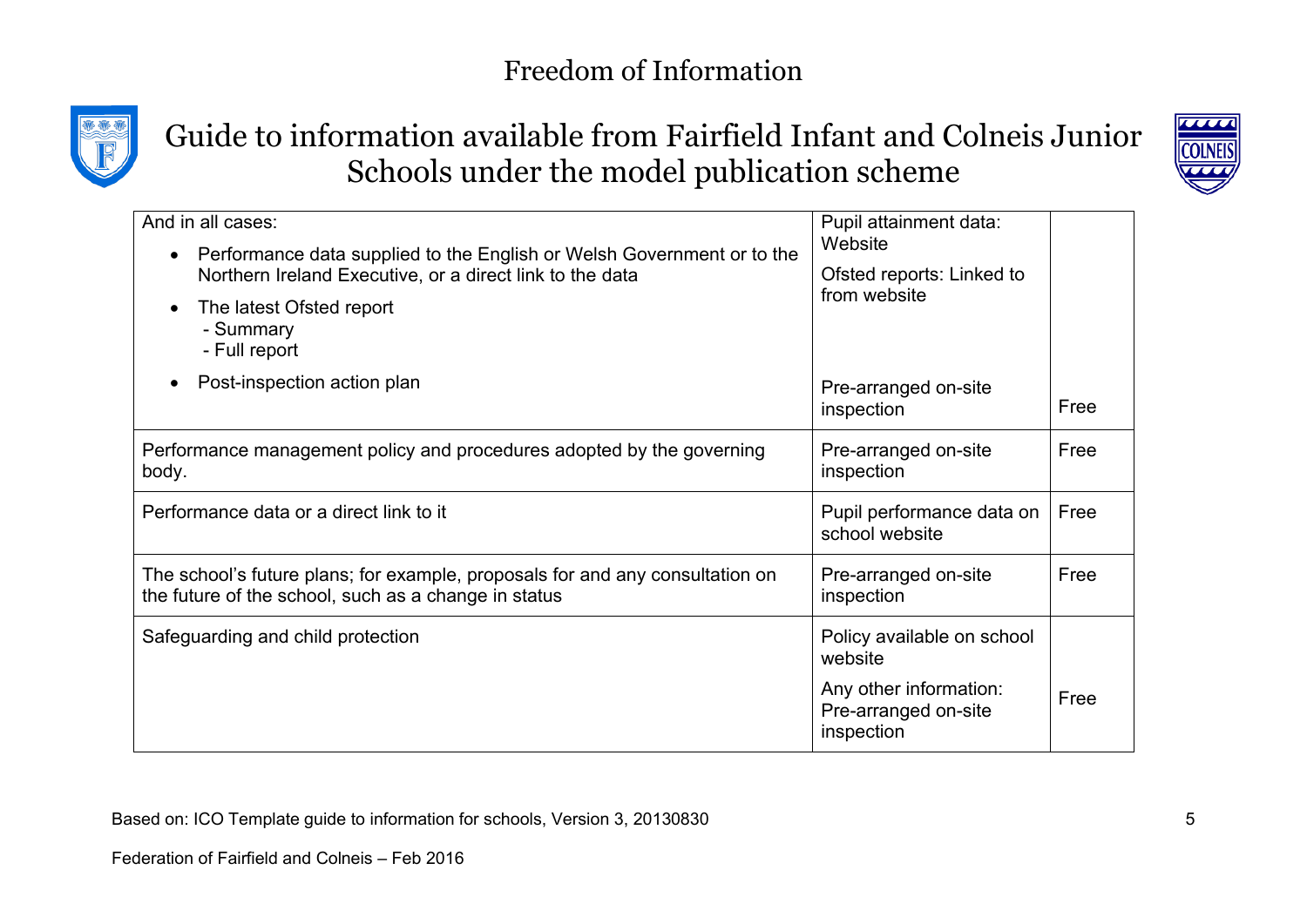



| Class 4 – How we make decisions                                                                                                                                                                                                                                                                                                                                                                                 |                                                            |      |
|-----------------------------------------------------------------------------------------------------------------------------------------------------------------------------------------------------------------------------------------------------------------------------------------------------------------------------------------------------------------------------------------------------------------|------------------------------------------------------------|------|
| (Decision making processes and records of decisions)                                                                                                                                                                                                                                                                                                                                                            |                                                            |      |
| Current and previous three years as a minimum                                                                                                                                                                                                                                                                                                                                                                   |                                                            |      |
| Admissions policy/decisions (not individual admission decisions) – where<br>applicable                                                                                                                                                                                                                                                                                                                          | <b>Suffolk County Council</b>                              | N/A  |
| Agendas and minutes of meetings of the governing body and its committees.<br>(NB this will exclude information that is properly regarded as private to the<br>meetings).                                                                                                                                                                                                                                        | Pre-arranged on-site<br>inspection                         | Free |
| Class 5 – Our policies and procedures                                                                                                                                                                                                                                                                                                                                                                           | <b>Statutory Policies,</b>                                 |      |
| (Current written protocols, policies and procedures for delivering our services<br>and responsibilities)                                                                                                                                                                                                                                                                                                        | Procedures and<br>Documents available on<br>school website |      |
| Current information only.                                                                                                                                                                                                                                                                                                                                                                                       | All other policies,<br>procedures and                      | Free |
| As a minimum these must include policies, procedures and documents that the<br>school is required to have by statute or by its funding agreement or equivalent,<br>or by the Welsh or English government or the Northern Ireland Executive. These<br>will include policies and procedures for handling information requests. In<br>addition, for Wales, this will include a Welsh Language Scheme in accordance | documents by pre-<br>arranged on-site<br>inspection        |      |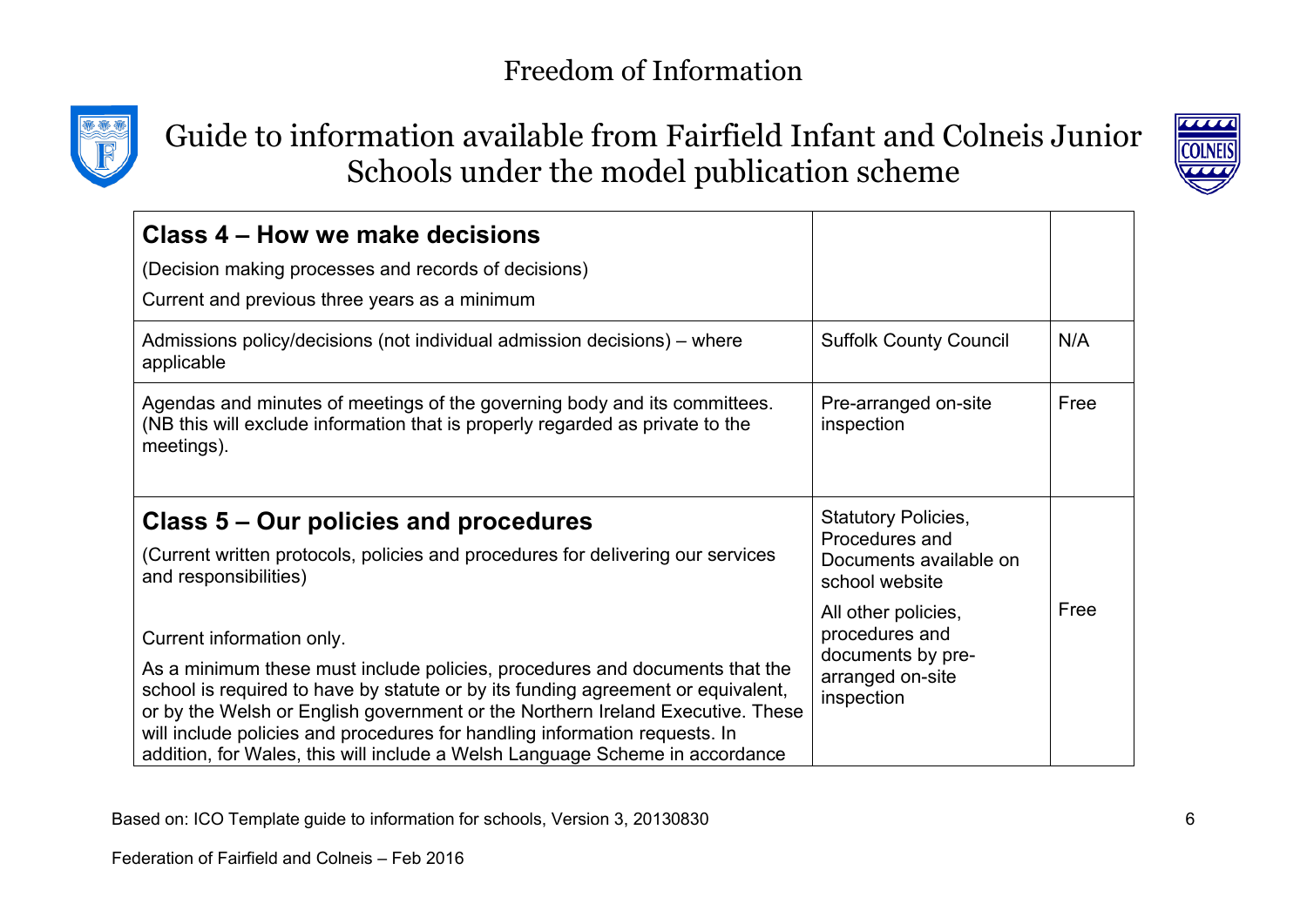



| should include charges made for information routinely published. They should<br>clearly state what costs are to be recovered, the basis on which they are made |                                    |      |
|----------------------------------------------------------------------------------------------------------------------------------------------------------------|------------------------------------|------|
|                                                                                                                                                                |                                    |      |
| Charging regimes and policies.<br>This should include details of any statutory charging regimes. Charging policies                                             | Pre-arranged on-site<br>inspection | Free |
| Data protection (including information sharing policies)<br>$\bullet$                                                                                          |                                    |      |
|                                                                                                                                                                |                                    |      |
| Records retention, destruction and archive policies<br>$\bullet$                                                                                               |                                    |      |
| Information security policies<br>$\bullet$                                                                                                                     | inspection                         |      |
| Records management and personal data policies, including:                                                                                                      | Pre-arranged on-site               | Free |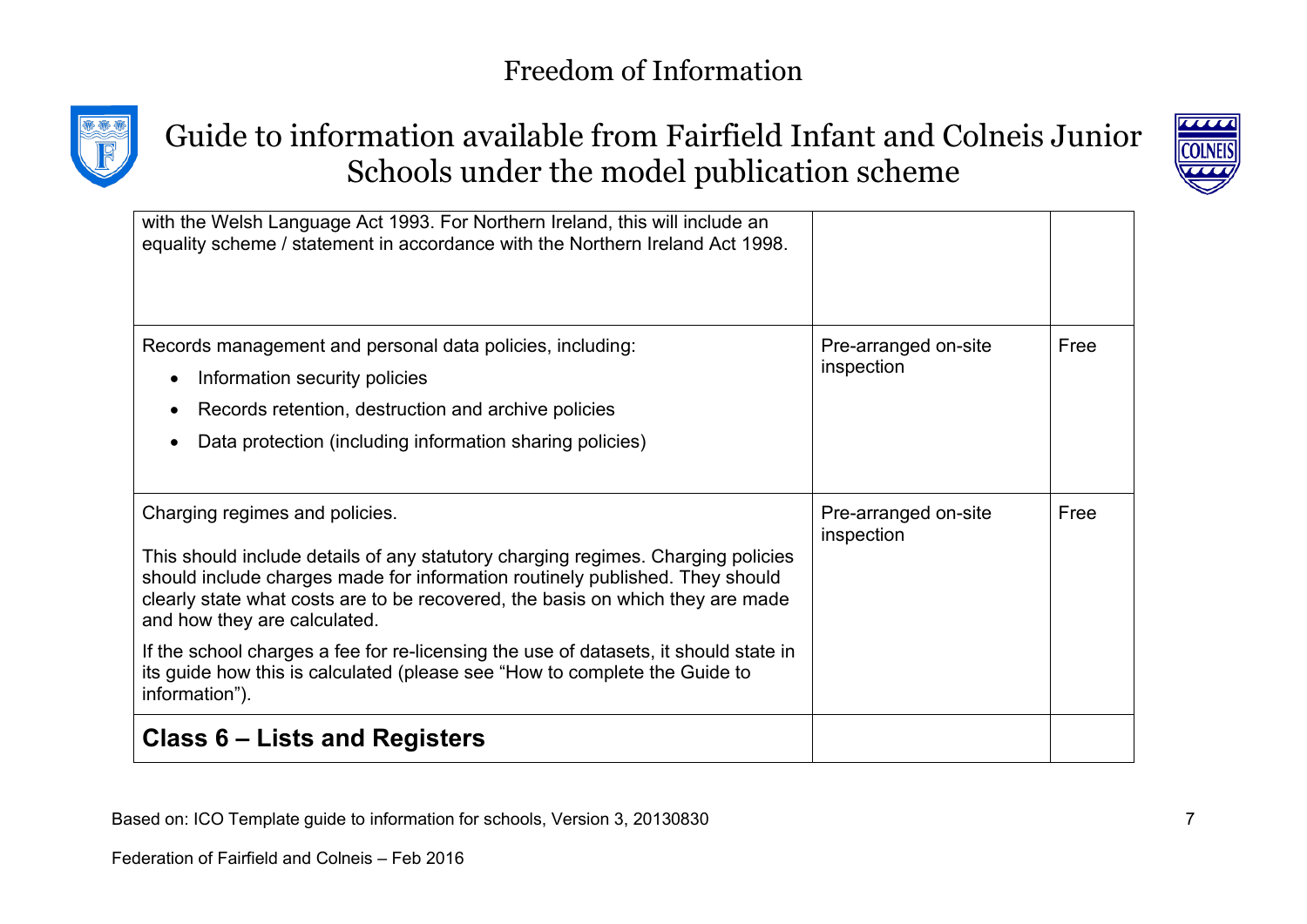

# Guide to information available from Fairfield Infant and Colneis Junior Schools under the model publication scheme



| Currently maintained lists and registers only (this does not include the<br>attendance register).                                 |                                    |      |
|-----------------------------------------------------------------------------------------------------------------------------------|------------------------------------|------|
| Curriculum circulars and statutory instruments                                                                                    | Pre-arranged on-site<br>inspection | Free |
| Disclosure logs                                                                                                                   | Pre-arranged on-site<br>inspection | Free |
| Asset register                                                                                                                    | Pre-arranged on-site<br>inspection | Free |
| Any information the school is currently legally required to hold in publicly<br>available registers                               | Pre-arranged on-site<br>inspection | Free |
| Class 7 – The services we offer                                                                                                   |                                    |      |
| (Information about the services we offer, including leaflets, guidance and<br>newsletters produced for the public and businesses) |                                    |      |
| Current information only                                                                                                          |                                    |      |
| Extra-curricular activities                                                                                                       | School website                     | Free |
| Out of school clubs                                                                                                               | School website                     | Free |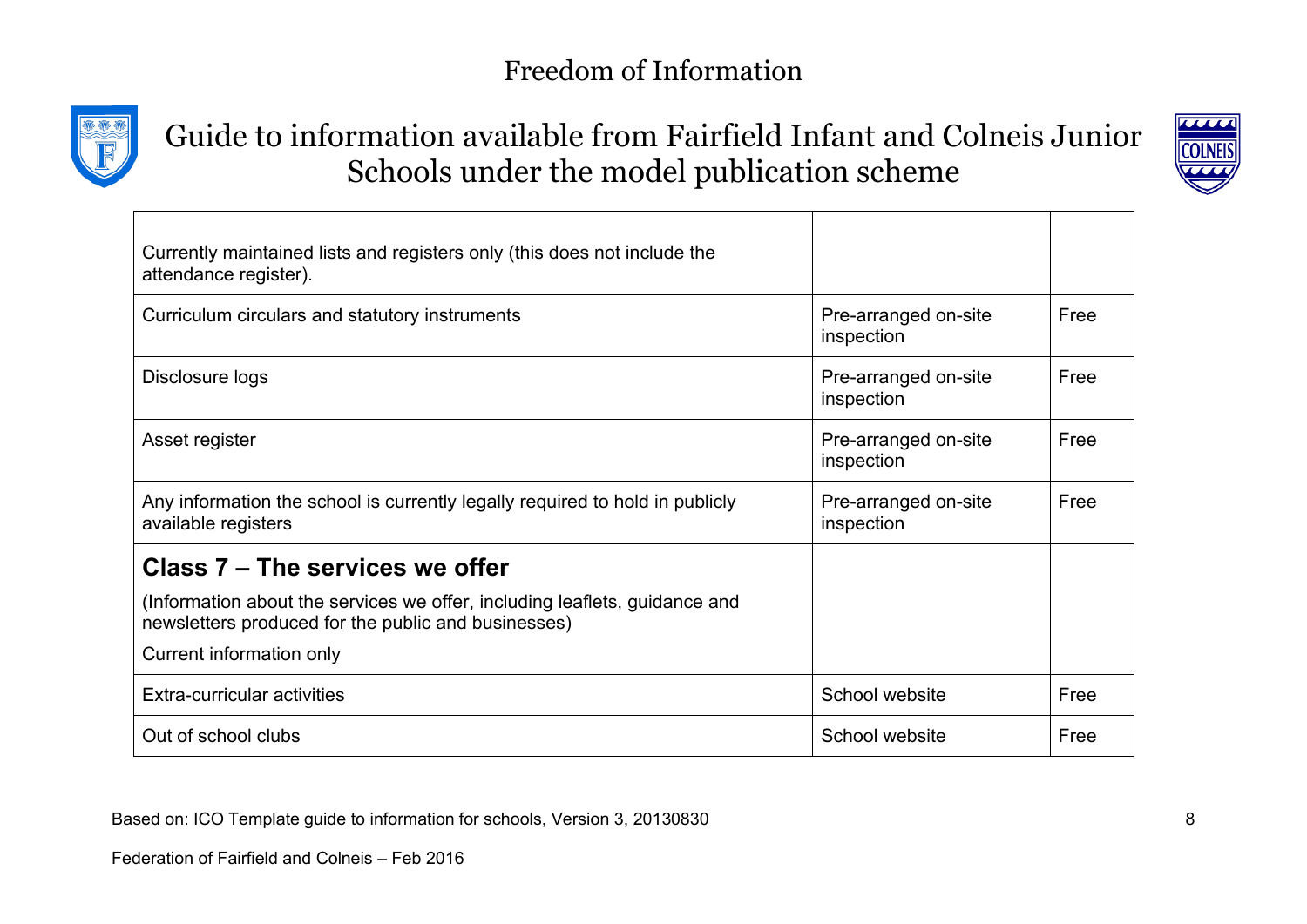



| Services for which the school is entitled to recover a fee, together with those<br>fees                          | Pre-arranged on-site<br>inspection | Free |
|------------------------------------------------------------------------------------------------------------------|------------------------------------|------|
| School publications, leaflets, books and newsletters                                                             | School website                     | Free |
| <b>Additional Information</b>                                                                                    | N/A                                |      |
| This will provide schools with the opportunity to publish information that is not<br>itemised in the lists above |                                    |      |

#### **SCHEDULE OF CHARGES**

**This describes how the charges have been arrived at and should be published as part of the guide.**

| <b>TYPE OF CHARGE</b>    | <b>DESCRIPTION</b>                                      | <b>BASIS OF CHARGE</b> |
|--------------------------|---------------------------------------------------------|------------------------|
| <b>Disbursement cost</b> | Photocopying/printing @ 1p<br>per sheet (black & white) | Actual cost*           |
|                          | Photocopying/printing $@$ 5p<br>per sheet (colour)      | Actual cost*           |